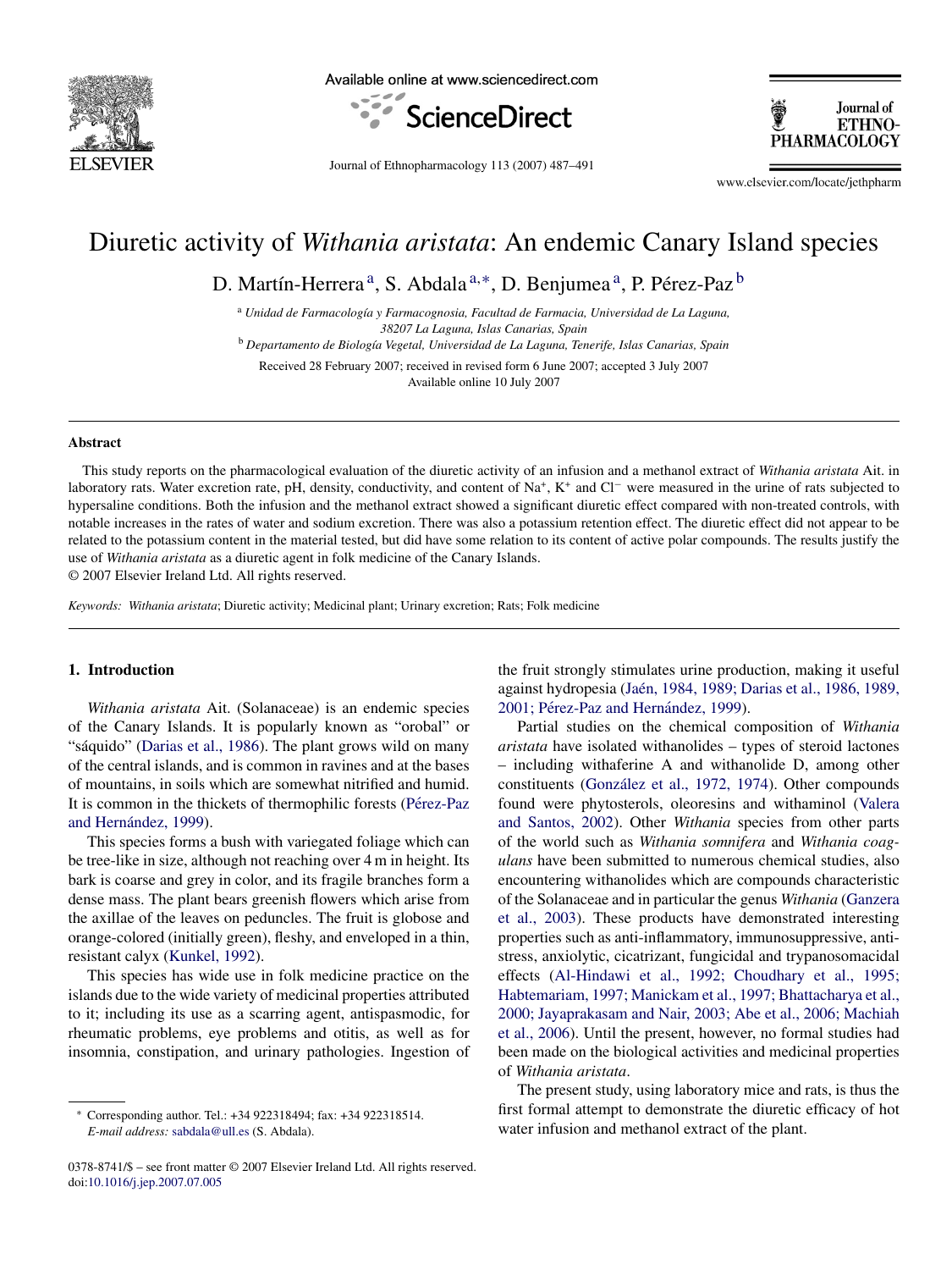# **2. Materials and methods**

# *2.1. Plant material*

*Withania aristata* was harvested from the Santa Cruz Coast in a place called Taganana in Tenerife, Canary Islands (Spain) at 75 m altitude above sea level, in March 2003, and labeled Exp. NE. UTM E381093-N3160004. Voucher specimens were deposited in the La Laguna University Herbarium (TFC 44199).

## *2.2. Extracts preparation*

The leaves of flowering and immature fruiting *Withania aristata* were air-dried in an oven at 40 °C for 4 days and then the dry plant was cut and ground to a powder mechanical milling.

Then three aqueous extracts at 5, 10 and 15% from the dried powdered plant material were prepared by mean traditional method applied in Canaries. Amounts of 5, 10 and 15 g, respectively of pulverized plant material were each placed in 100 ml distilled boiling water and left at room temperature 15 min to infuse, and then were filtered. Five millilitres per kilogram body weight (bw) of each infusion was then given orally to individual rats (equivalent to doses of 0.25, 0.50 and 0.75 g/kg). The infusions were freshly prepared just prior to administration. In a second test procedure, the dried powdered plant material was submitted to a continuous extraction in a soxhlet extractor for 5 days using 100% methanol as a solvent. The solvent was then eliminated by vacuum distillation in a rotary vacuum evaporator (Buchler Corp.), representing a yield of 10.39% of the dry material extracted. The methanol residue obtained was dissolved in distilled water just before administration, and administered at doses of 100 and 200 mg/kg bw in a volume of 5 ml/kg bw.

# *2.3. Animals*

Male albino Sprague-Dawley rats (180–210 g) and male and female albino Swiss mice (20–24 g) obtained from the Central Animal House, University of La Laguna, were used for the experiments, according with the guidelines of the European Community Council Directive 86/609.

# *2.4. Drugs*

Hydrochlorothiazide (HCTZ; Sigma Chemical Co.) was used as a reference diuretic drug.

### *2.5. Acute toxicity test*

Groups of 10 mice, 5 male and 5 female weighing 20–24 were used for administration of the infusion and MeOH extract of *Withania aristata*. The animals had free access to standard commercial diet and water *ad libitum* in a 12/12 h light–dark cycle at 22 ◦C. The test infusion at 2.5 g/kg bw (0.4 ml/20 g bw) and MeOH extract at 1 g/kg bw, respectively, were administered orally by means of a gastric catheter. Food was withdrawn 16 h before the start of the experiment. The mice were observed for symptoms of toxicity for 15 days in terms of weight loss, and autonomic and neurobehavioral alterations. On the 15th day, the animals were sacrificed and their vital organs were individually observed for overt pathology.

## *2.6. Diuretic activity*

Diuretic activity was determined following the methods of [Kau et al. \(1984\),](#page-4-0) with minor modifications. Male rats were divided into seven groups of eight animals each, in laboratory cages. They were fed laboratory diet *ad libitum* and allowed free access to drinking water. They were exposed to a 12/12 h light–dark cycle at 22 ◦C. Eighteen hours before testing, the animals were fasted overnight, with free access to tap water only. Then all animals were given an oral loading of normal saline (5% bw). Subsequently, three groups of rats were orally administered 5 ml/kg bw of the 5, 10 and 15% infusions of *Withania aristata,* two groups of rats were orally administered 5 ml/kg bw of the methanol extract at doses 100 and 200 mg/kg of weight, respectively, and other two groups of rats were orally administered 5 ml/kg bw p.o. of HCTZ at doses 10 and 25 mg/kg, respectively. Control rats received the same amount of deionised water (5 ml/kg bw). Immediately after administration, the rats were paired and placed in metabolism cages. Urine was collected in a graduated cylinder and its volume was recorded at 2 h intervals for 8 h. Cumulative urine excretion was calculated in relation to body weight and expressed as ml/100 g bw. Electrolyte (Na<sup>+</sup>, K<sup>+</sup>, Cl<sup>−</sup>) concentrations, pH, density and conductivity were estimated from a pooled urine sample of each pair of rats at the end of the experiment (8 h) and expressed as mequiv./100 g bw.

## *2.7. Analytical procedures*

 $Na<sup>+</sup>$  and  $K<sup>+</sup>$  concentrations were measured using a Jenway Corp. model PFP7 flame photometer. The instrument was calibrated with standard solutions containing different concentrations of Na<sup>+</sup> and K+. Cl<sup>−</sup> concentrations were determined by direct potentiometry, using an ion-selective chloride electrode (Orion 9417B) and an Ag/AgCl reference electrode with a double junction (Orion 90-02). The potentials were measured with an Orion Ionalyzer 901.  $KNO<sub>3</sub> 2 M$  was used as a standard in all the determinations; pH and conductivity were directly determined on fresh urine samples using a HI-8424 Hanna Instruments pH-meter and a LF-320 WTF conductivity meter, respectively. Density estimation was made by weighing with a Mettler AE163  $(\pm 0.1 \text{ mg})$  analytical balance on urine volume measured with a Nichiryo micropipette.

#### *2.8. Statistical analyses*

Results are expressed as the mean values  $\pm$  S.E. (standard error of mean) of four pairs of rats. The statistical evaluation was carried out by analysis of variance. The difference between the means of treated groups and the non-treated control groups was evaluated by the Student's unpaired *t*-test.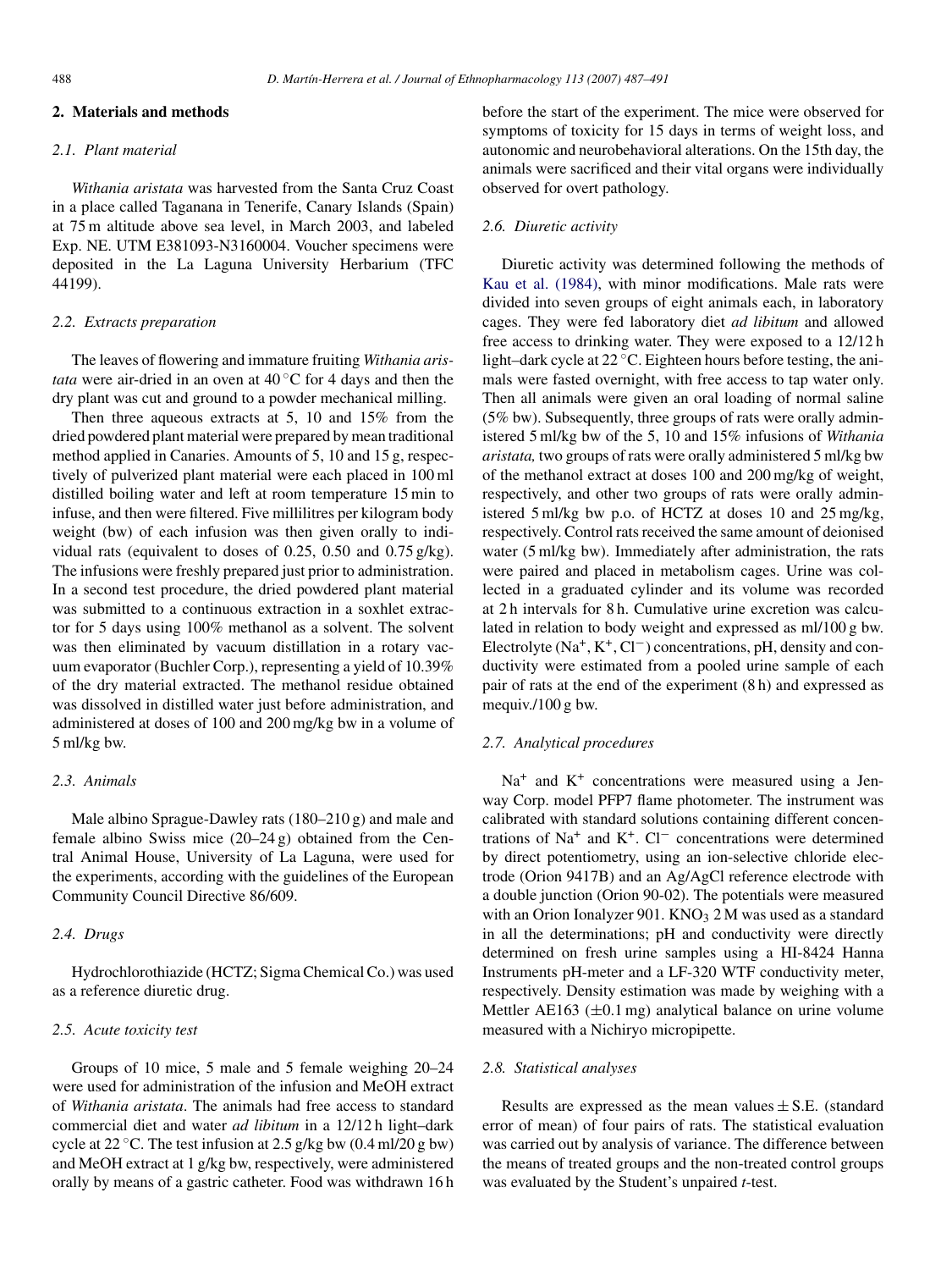<span id="page-2-0"></span>Table 1

| Effect of oral administration of the infusion and the methanol extract of <i>Withania aristata</i> on urinary volume excretion |  |
|--------------------------------------------------------------------------------------------------------------------------------|--|
|--------------------------------------------------------------------------------------------------------------------------------|--|

| Group                                   | n  | Urine volume $(ml/100 g/8 h)$ | Diuretic index <sup>a</sup> |  |
|-----------------------------------------|----|-------------------------------|-----------------------------|--|
| Control                                 | 16 | $4.37 \pm 0.17$               |                             |  |
| $HCTZ$ 10 mg/kg                         |    | $6.14 \pm 0.23*$              | 1.39                        |  |
| $HCTZ$ 25 mg/kg                         |    | $6.07 \pm 0.07*$              | 1.40                        |  |
| Withania aristata (infusion 5%)         |    | $5.08 \pm 0.54$               | 1.16                        |  |
| Withania aristata (infusion 10%)        |    | $5.56 \pm 0.35**$             | 1.27                        |  |
| <i>Withania aristata</i> (infusion 15%) |    | $6.08 \pm 0.98**$             | 1.39                        |  |
| Withania aristata (MeOH) 100 mg/kg      |    | $6.10 \pm 0.51*$              | 1.40                        |  |
| Withania aristata (MeOH) 200 mg/kg      |    | $6.35 \pm 0.81*$              | 1.45                        |  |

The results show the mean values and standard errors;  $n =$  number of pairs used in each group. \* $p < 0.01$  and \*\* $p < 0.05$  compared with the control group (Student's unpaired *t*-test).

<sup>a</sup> Diuretic index = volume problem group/volume control group.

#### Table 2

Effects of oral administration of the infusion and the methanol extract of *Withania aristata* on urinary electrolyte excretion

| Group                                  | $\boldsymbol{n}$ | $Na+$ (meguiv./100 g/8 h) | $K^+$ (mequiv./100 g/8 h) | (mequiv./100 g/8 h)<br>$Cl^-$ | Saluretic index <sup>a</sup> |      |      | Na/K |
|----------------------------------------|------------------|---------------------------|---------------------------|-------------------------------|------------------------------|------|------|------|
|                                        |                  |                           |                           |                               | Na                           | K    | Cl   |      |
| Control                                | 16               | $0.53 \pm 0.02$           | $0.19 \pm 0.00$           | $1.06 \pm 0.03$               |                              |      | 2.79 |      |
| $HCTZ$ 10 mg/kg                        | 4                | $0.70 + 0.07**$           | $0.29 \pm 0.01*$          | $1.37 \pm 0.06*$              | 1.32                         | 1.53 | 1.29 | 2.41 |
| $HCTZ$ 25 mg/kg                        | $\overline{4}$   | $0.69 \pm 0.04**$         | $0.27 \pm 0.01*$          | $1.51 \pm 0.18^*$             | 1.30                         | 1.42 | 1.42 | 2.56 |
| <i>Withania aristata</i> (infusion 5%) | 4                | $0.59 \pm 0.05**$         | $0.18 \pm 0.03$           | $0.96 \pm 0.08$               | 1.48                         | 0.96 | 1.23 | 3.28 |
| Withania aristata (infusion 10%)       | 4                | $0.62 \pm 0.08$           | $0.26 \pm 0.01*$          | $1.06 \pm 0.06$               | 1.55                         | 1.37 | 1.36 | 2.38 |
| Withania aristata (infusion 15%)       | 4                | $0.73 \pm 0.03***$        | $0.39 \pm 0.02*$          | $1.24 \pm 0.00***$            | 1.83                         | 2.05 | 1.59 | 1.87 |
| Withania aristata (MeOH) 100 mg/kg     | 4                | $0.64 \pm 0.02***$        | $0.18 \pm 0.00$           | $1.30 \pm 0.09**$             | 1.21                         | 0.96 | 1.48 | 3.56 |
| Withania aristata (MeOH) 200 mg/kg     | 4                | $0.65 \pm 0.05***$        | $0.25 \pm 0.01**$         | $1.57 \pm 0.05*$              | 1.23                         | 1.32 | 1.23 | 2.60 |

The results show the mean values and standard errors; *n* = number of pairs used in each group. \**p* < 0.001, \*\**p* < 0.01 and \*\*\**p* < 0.05 compared with the control group (Student's unpaired *t*-test).

<sup>a</sup> Saluretic index = mequiv. problem group/mequiv. control group.

#### **3. Results**

#### *3.1. Diuretic activity*

The different parameters analyzed for the infusion and for the methanol extract of *Withania aristata* in the test animals, as well as the HCTZ and control groups, are included in Tables 1–3.

Table 1 lists the urinary volume results  $(m1/100 g/8 h)$ and Table 2 the electrolyte  $(Na^+, K^+, Cl^-)$  content (mequiv./100 g/8 h) in the urine of animals treated with *Withania aristata* infusion, methanol extract, HCTZ and control groups. Other parameters related to excretion such as the density, pH, and conductivity of the urine samples are also presented in Table 3.

The results in the tables showed that the reference diuretic HCTZ induced excretion values for water of nearly 40%, and between 30 and 50% for the excretion of  $Na^+$  and  $K^+$ , when compared with the untreated control group. It should also be noted that maximum excretion was observed in animals receiving the lowest doses of the HCTZ (Tables 1 and 2).

Excretion followed a dose-dependent relation in tests of the *Withania aristata* infusions, with values from between 15 and 40% compared with the control group, suggesting that this phytodiuretic had important effects on the excretion of water. This effect was repeated in rats receiving the methanol extract, where values of 40 and 45% were obtained for the 100 and 200 mg/kg doses, respectively, and which were comparable to the effects of HCTZ.

Table 3

Effects of oral administration of the infusion and the methanol extract of *Withania aristata* on the conductivity, pH, and density of the urine

| Group                                   | n  | Conductivity       | pH                | Density            |  |
|-----------------------------------------|----|--------------------|-------------------|--------------------|--|
| Control                                 | 16 | $15.04 \pm 0.37$   | $6.27 \pm 0.13$   | $0.9566 \pm 0.006$ |  |
| $HCTZ$ 10 mg/kg                         | 4  | $17.60 \pm 0.26**$ | $7.26 \pm 0.13**$ | $0.9855 \pm 0.002$ |  |
| $HCTZ$ 25 mg/kg                         | 4  | $17.76 \pm 0.34**$ | $7.10 \pm 0.12*$  | $0.9828 \pm 0.008$ |  |
| Withania aristata (infusion 5%)         | 4  | $16.12 \pm 0.76**$ | $7.24 \pm 0.20^*$ | $0.9907 \pm 0.001$ |  |
| Withania aristata (infusion 10%)        | 4  | $16.12 \pm 0.53*$  | $7.02 \pm 0.53*$  | $0.9861 \pm .0030$ |  |
| <i>Withania aristata</i> (infusion 15%) | 4  | $16.36 \pm 0.04*$  | $6.87 \pm 0.09*$  | $0.9900 \pm 0.002$ |  |
| Withania aristata (MeOH) 100 mg/kg      | 4  | $14.15 \pm 0.49$   | $7.35 \pm 0.12**$ | $0.9539 \pm 0.006$ |  |
| Withania aristata (MeOH) 200 mg/kg      | 4  | $15.50 \pm 0.26$   | $7.18 \pm 0.14**$ | $0.9505 \pm .0060$ |  |

The results show the mean values and standard errors;  $n =$  number of pairs used in each group. \* $p < 0.05$  and \*\* $p < 0.01$  compared with the control group (Student's unpaired *t*-test).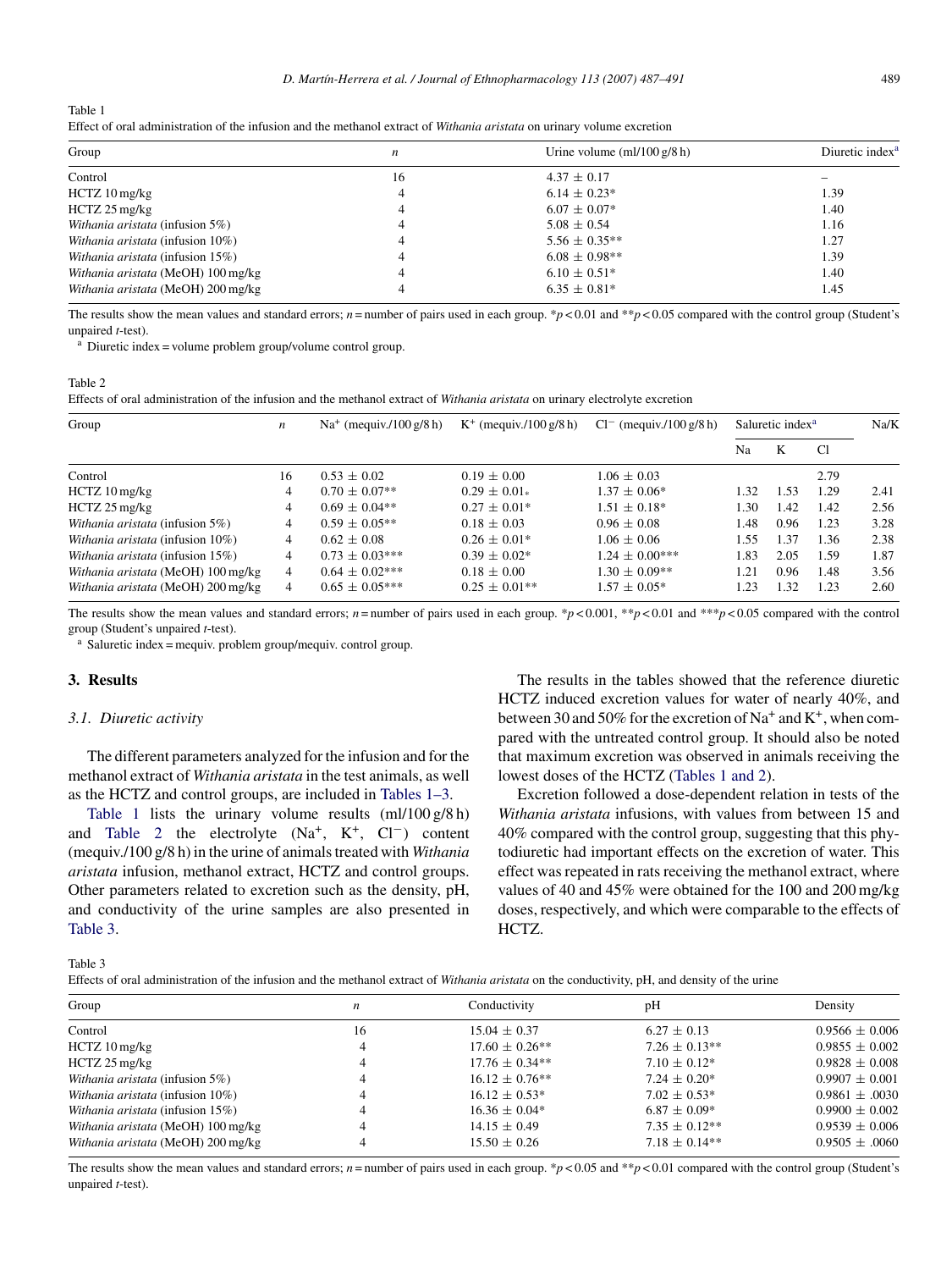Electrolyte excretion induced by *Withania aristata* showed that both the infusion and the methanol extract gave equivalent results for the excretion of water. These results also demonstrated a dose-dependent relation for the excretion of Na<sup>+</sup> and K+, although the results were lower than those produced by the HCTZ, with the only exception noted when using the 15% infusion which produced results higher than those obtained from the group receiving the HCTZ. Here, it was observed that both the infusion and the methanol extract showed significantly reduced potassium excretion, both inferior to that induced by the HCTZ and less than or equal to values in the control group. The only exception was the result from the 15% infusion ([Table 2\).](#page-2-0) Reduced potassium excretion was noted from the saluretic index of the infusion and the methanol extract, the values of which for the experimental groups were between 0.96 and 1.37, with 1.0 for the control group and 1.42 for the HCTZ groups.

The conductivity, which is an indirect measure of ion content of the urine, showed a dose-dependent increase in all the treated groups in comparison with the control group. In all cases the response was less for the *Withania aristata* treatments than with the HCTZ.

The pH values were higher in the treated groups than in the controls, showing a decrease in effect with increase in the dosage of the *Withania aristata* materials. There were no statistically valid differences in urine density among treated and control values.

# *3.2. Acute toxicity*

Neither the infusions nor the methanol extract used in the tests produced acute toxicity in the mice tested, as evidenced by the absence of mortality in the animals during the study period. No macroscopic alterations were noted in the viscera of the treated mice.

## **4. Discussion and conclusions**

HCTZ produced its maximum diuretic effect at a dose of 10 mg/kg, in agreement with values given in the literature [\(Kawashima et al., 1985\).](#page-4-0) The results showed a marked excretory effect on both water and ions, typical of saluretic diuretics of the HCTZ type.

Results from the *Withania aristata* infusion and extract showed a clear and significative dose-dependent diuretic effect, with values very similar to those of the HCTZ. These results confirmed therefore the popular use as diuretic agent of this species (Pérez-Paz and Hernández, 1999; Darias et al., 2001).

Both the infusion and methanol extract showed an electrolyte excretion clearly in proportion to the water excretion, in a dosedependent manner. Thus it seems reasonable to think that the diuretic effect of *Withania aristata* was of the saluretic type, and similar to that produced by HCTZ, in contrast to the aquaretic type typical of most phytodiuretic agents.

On the other hand, it was also noted that, beginning with the initial dose and both for the infusion and the methanol extract, there was a weak excretion of potassium (0.18 mequiv.), which was lower than in the control group (0.19 mequiv.) and notably

less than that of the HCTZ group (0.29 mequiv.); this suggested an interesting K+-saving effect with the use of *Withania aristata*. This effect disappeared when a higher concentration (15%) of the infusion was employed, causing 0.39 mequiv. of potassium to be excreted, and also exceeding the results obtained with HCTZ. Nevertheless, it should be noted that the 15% *Withania aristata* infusion level was unusually high, and not normally achieved in typical household preparations. In fact, typical preparation of the infusion in Canary Island households is about 2.5–5%.

Quantitative determinations of the ions present in the *Withania aristata* infusion revealed the presence of very low amounts of potassium salts, suggesting that diuretic effect does not seem to be due to the potassium content in the infusion samples. It is well known that potassium overloading, which occurs when the kidney tubules are incapable of absorbing it, produces urinary excretion of the osmotic type ([Loew et al., 1991\).](#page-4-0) Our (unpub.) data has shown that an aqueous solution of KCl (1.06 mmol/l), of similar potassium concentration as that occurring in the 15% *Withania aristata* infusion, did not increase diuresis in the test animals.

Regarding to the methanol extract, we should point out that, in contrast to the infusion in whose water preparation it occurs a removal of salts, with the methanol this salts removal does not generate. Thus the notable diuretic effect produced by the methanol extract reaffirmed the concept that the diuretic activity of *Withania aristata* was not due to its content of potassium salts. For this reason it is more appropriate to assume the occurrence of a diuretic effect which was not of the osmotic type; this was evident with the methanol extract and even more probable for the infusion.

We therefore suggest that the diuretic effects of *Withania aristata* are fundamentally due to the presence of naturally active polar compounds, among which we have cited the withanolides (González et al., 1972, 1974); these are the main active components in this species, although until now there has been no literature found containing conclusive data concerning the diuretic activity in these products.

There was a significant increase in the conductivity in the urine of the rats in both treatment with the *Withania* infusion and methanol extract in relation to the data from the controls. Since the conductivity value is an indirect measure of the electrolyte concentration in the urine, the diuretic effect of the *Withania aristata* was again concluded to be (as above) saluretic rather than aquaretic, the latter being the typical effect of diuretics of plant origin. This was to be expected, as it coincides with the above-mentioned concept of the lightly saluretic characteristic of *Withania aristata* products, although these results are not comparable with the important saluretic effect of the HCTZ.

The absence of acute toxicity confirmed the safe nature of the ingestion of this plant since doses of up to  $10\times$  the typically used dosage in folk medicine failed to elicit any toxic symptoms in the test rodents.

In summary, *Withania aristata* produces a notable effect of the saluretic type, not due to an osmotic mechanism related to the salts contained within the plant, and with a diuretic profile different from the HCTZ, due to the interesting potassium-saving